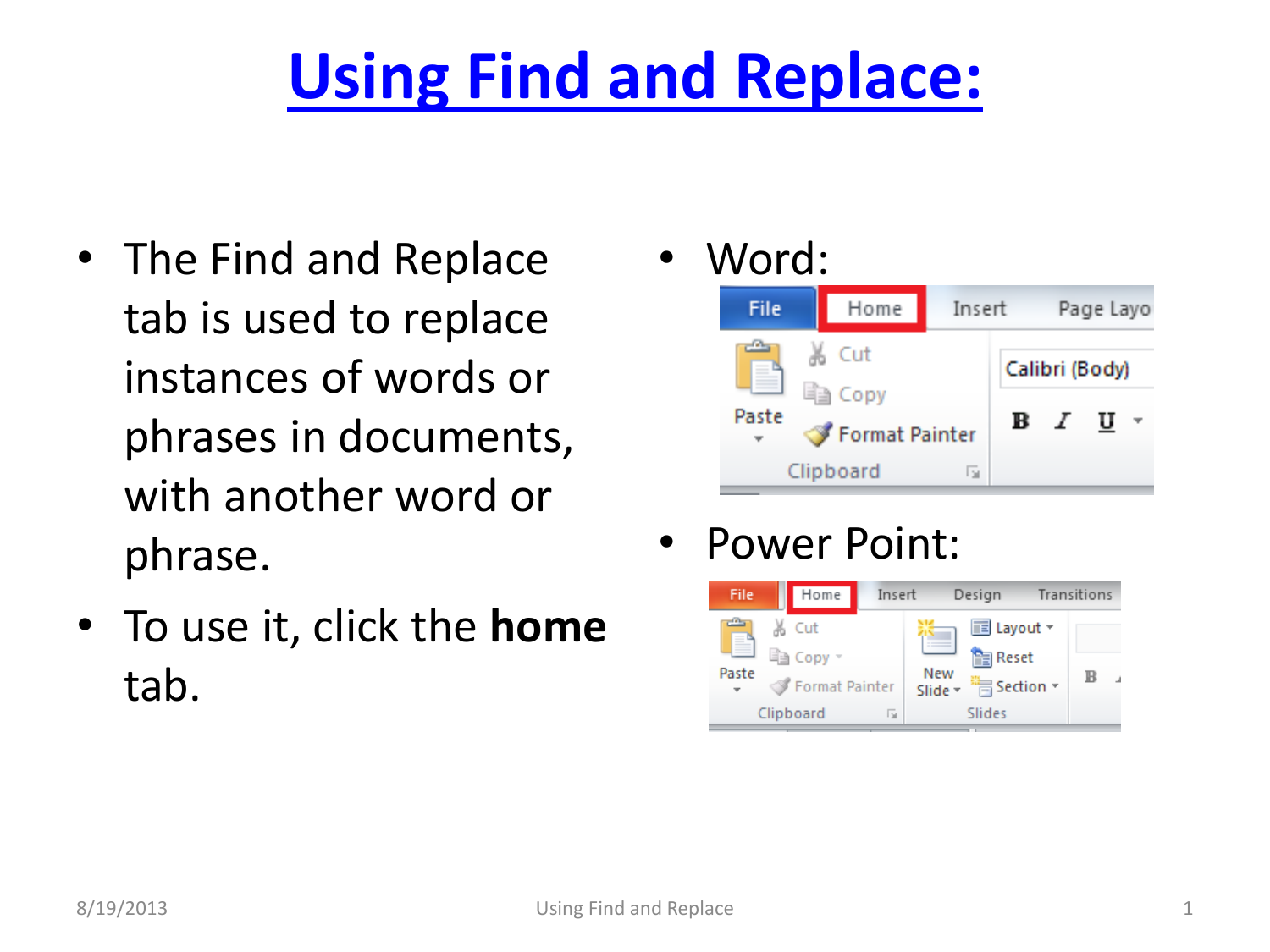- Locate the **replace** option, which can be found at the end of the menu.
- Word:



Power Point:

<span id="page-1-0"></span>

| $n -$     | <b>◇ Shape Fill</b> ▼<br>生略ヘト<br>↘□○                            | <b>咎 Find</b> |
|-----------|-----------------------------------------------------------------|---------------|
|           | ◙△ጊጊ⇨⇩ <mark>・</mark><br>ຜູგ∧{} <del>፣</del><br>Shape Outline * | ab Replace    |
| martArt ~ | Arrange Quick<br>The Styles v C Shape Effects v                 | p Select *    |
| lы        | Drawing<br>ы                                                    | Editing       |
|           |                                                                 |               |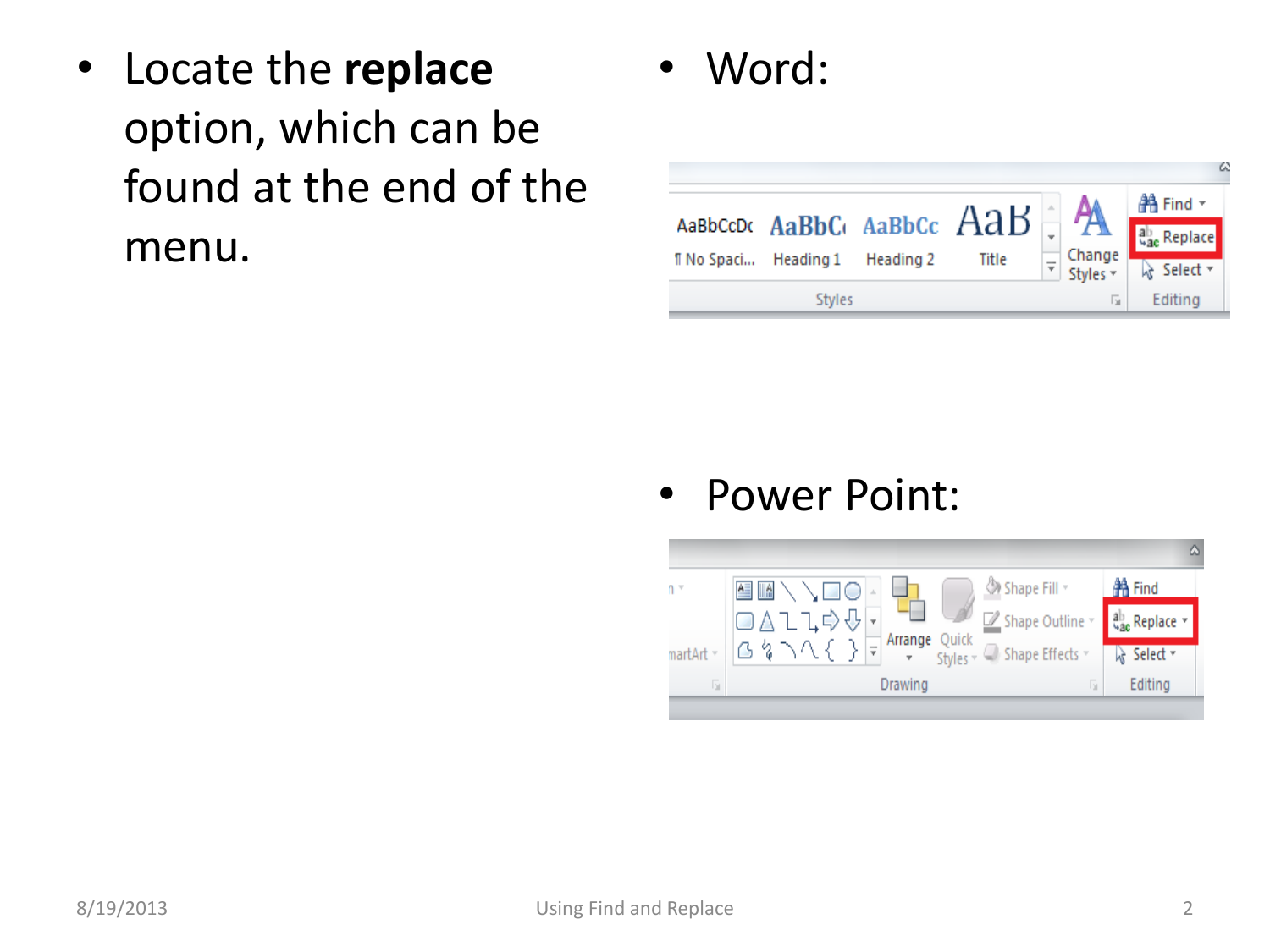- **Left Click** on the Replace option and a box will come up with two bars in it .
- **Find What:** is where you enter the word or phrase you wish to find,
- **Replace With:** will replace the word or phrase you told Word or Power Point to find with what you have put into the **Replace with:** box.

| 8<br>$\mathbf{x}$<br><b>Find and Replace</b> |                                     |        |  |  |  |  |  |
|----------------------------------------------|-------------------------------------|--------|--|--|--|--|--|
| Replace<br>Find<br>Go To                     |                                     |        |  |  |  |  |  |
| Find what:                                   |                                     | ▼      |  |  |  |  |  |
|                                              |                                     |        |  |  |  |  |  |
| Replace with:                                |                                     | ٠      |  |  |  |  |  |
| More $>>$                                    | Replace All<br>Find Next<br>Replace | Cancel |  |  |  |  |  |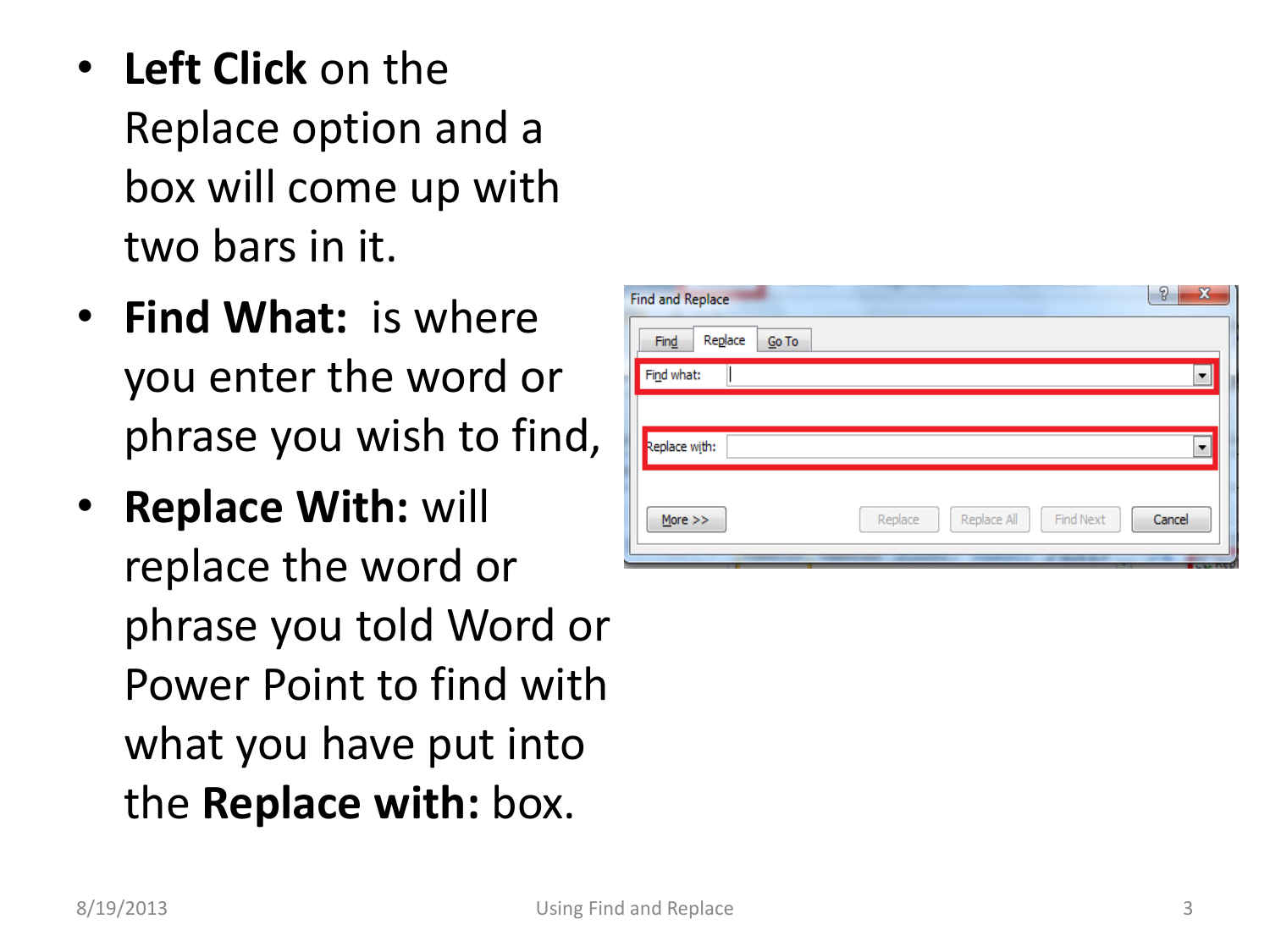- Click on either **Replace** to replace the first instance of the word or phrase
- **Replace All** to replace all instances of the word or phrase *.*
- Note that the Find and Replace dialog box is case sensitive. This means that word and Power Point will look at "pencil" and "Pencil" as two different words.

| Find and Replace |       |         |             | 8<br>$\mathbf{x}$ |        |
|------------------|-------|---------|-------------|-------------------|--------|
| Replace<br>Find  | Go To |         |             |                   |        |
| Find what:       | test  |         |             |                   | ۰      |
|                  |       |         |             |                   |        |
| Replace with:    | found |         |             |                   | ۰      |
|                  |       |         |             |                   |        |
| More $>>$        |       | Replace | Replace All | <b>Find Next</b>  | Cancel |
|                  |       |         |             |                   |        |